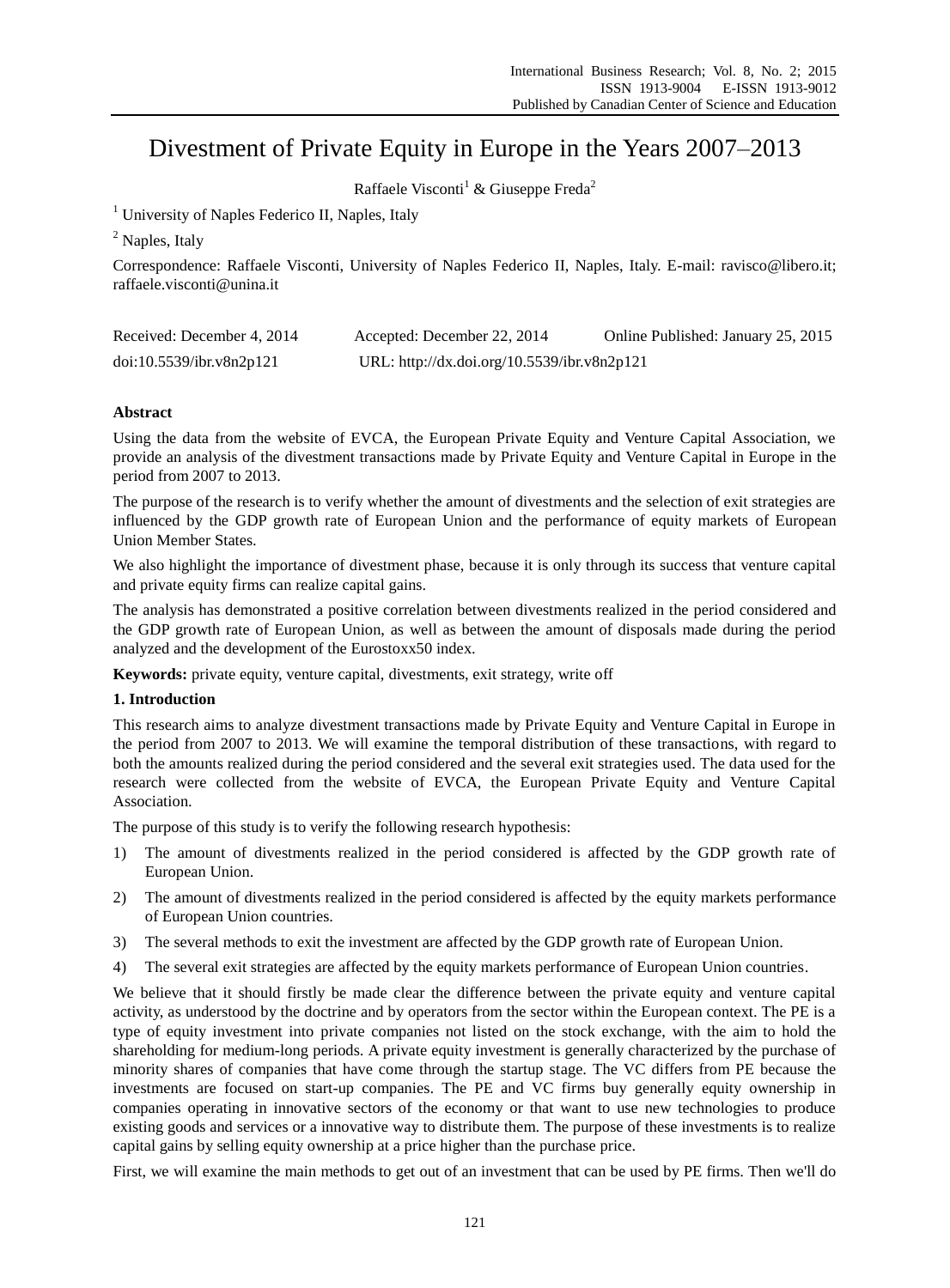a short assessment of economic literature on the topic. Lastly, we will proceed to the analysis of data to test the research hypothesis.

## **2. The Main Exit Strategies**

## *2.1 Trade Sale*

The widely used exit strategy is the trade sale. The PE firm sells its shares held in a company to a trade buyer, who usually is active in the same or parallel economic sectors as the company itself. The buyer is, in many cases, interested in obtaining the control on a legal or on a de facto basis of the company. For this reason, at the time of the initial investment, in the contractual arrangement are included clauses on the transfer of securities, in the event that those securities are not repurchased by the original control group. These are clauses that entail an obligation to sell at the same price agreed between PE firm and the new buyer or at a price based on a multiple of some predetermined parameters such as, for example, operating income, sales, etc. Indeed, the sale of a minority shareholding might be difficult or be concluded at a price that does not allow to achieve concrete value creation that has occurred during the holding period of the participation. In the event of the transfer of shares that allow the firm's control, the buyer would be willing to pay an higher price than the economic value of the target company, because profitable operational synergies could be created with his business. In addition, the company might have assets that might be of strategic importance to the buyer. This form of disinvestment could create problems between the management of the company and the new buyer, as it may cause the fear of losing their position in the company or otherwise that it might be substantially reduced.

## *2.2 Sale to Another Private Equity House*

The sale of the shareholding to another PE firm can be based on many reasons. One of these is certainly represented by the smaller amount of time needed to conclude the transaction with another financial intermediary. The original investor would be very satisfied with the capital gains resulting from selling shares and may decide to spend the money on new investments with better future return prospects, measured by the internal rate of return (IRR). Because the private equity funds are of limited duration, as the deadline approaches PE firm might need to liquidate the investment in order to respect the obligation to repay capital raised at the time of initial subscription of the units (fundraising). This method could be supported by the management and the original control group, who might prefer a temporary investor in the company's capital. This is because might be interested in buying back the shareholding.

# *2.3 Initial Public Offering – IPO*

Initial Public Offering (IPO) is a type of public offering whereby the company's shares are offered for sale to retail investors with the aim of creating a wide diffusion of the same in the investing public and allow their listing on stock market. This method may be used when company have come through the startup stage and has reached sufficient size to justify the listing. The IPO, as well as the stage of development of the company, is also influenced by the stock market trend which, in the event of a big increase in stock prices, allowing achievement of the transaction at prices that allow the initial investor to obtain substantial capital gains. However, it is necessary to emphasize that IPOs also have some disadvantages compared to other exit strategies. IPOs are difficult to achieve because of the strict regulatory requirements for the listing on a stock market. In addition, stock markets dedicated to medium-sized companies are poorly developed, with the exception of the Alternative Investment Market (AIM), a London Stock Exchange's market. The characteristic of the financial systems of continental Europe, more bank-oriented, make these operations insufficiently used. As will be shown below, data analysis suggests that other types of disinvestment are most widely used in this context.

## *2.4 Repayment of Principal Loans*

The original control group of the company buys back the shareholding held by the PE firm. This is a fairly common case, particularly when the initial action of the institutional investor is intended to resolve issues relating to business succession. In this case, family members who have maintained their equity stake in the company and have continued to manage it, may have an interest in buying back the shares. Usually, the financial resources for the purchase are derived from sale of assets belonging to the personal wealth or by using Leveraged Buy Out (LBO) transactions. The same applies when the initial investment of the PE firms has been made in order to fund company growth or to improve financial structures by reducing high levels of leverage.

#### *2.5 Sale to Management*

In this case, the shareholding is sold by a private equity investor to management of the company itself which, also buying the share capital held by original control group, may continue the business activity and keep, in this way, their positions in the company. Here too, the transaction could be achieved through Leveraged Buy Out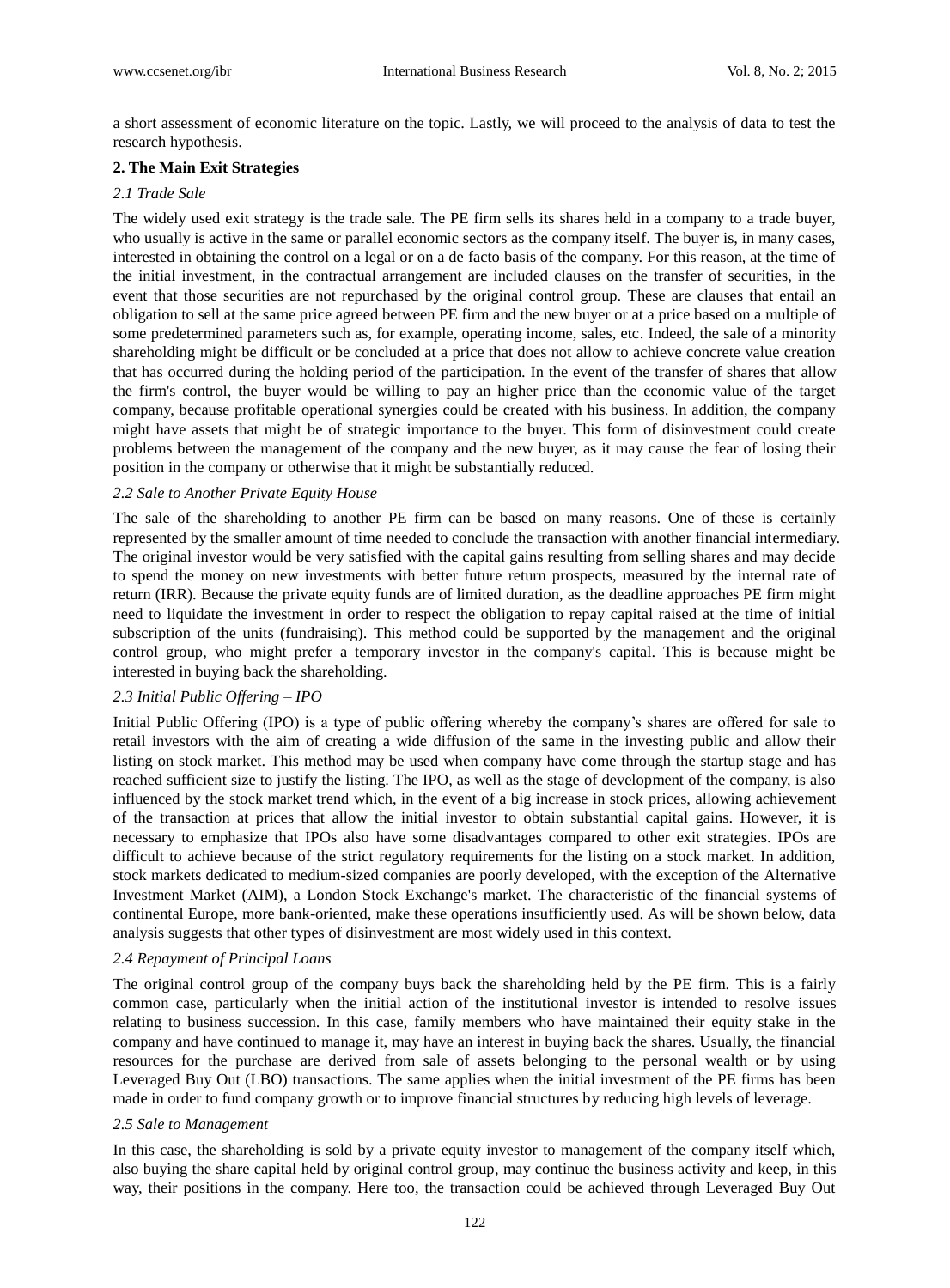transactions.

*2.6 Write Off*

The write-off is a total or partial reduction of the book value of the shareholding as a result of loss of the economic value of the investment. Therefore, this is not really an exit method, even if it shall have equal effect as a divestment. It is quite common in venture capital operations, given the high risk-return that distinguishes these operations. In this particular case, the reduction of the book value of the shareholding is more common due to the failure of business project.

# **3. Literature Review**

Researchers have dwelt mostly on decisions concerning the selection of investments and their monitoring. To date, there aren't many theoretical and empirical analysis of the divestment transactions. This is because of the increased difficulty in the search of data concerning transactions made by each private equity funds. In particular, the collection of data on the IPOs is relatively simple. Instead, there are more difficulties with other exit methods, for which it is necessary to use global data collected by national and international professional associations.

The beneficial impact of the PE on the development of business activity and on economic growth has been emphasized in many studies, such as the research carried out by Champenoise and others (2009).

Many studies show that the PE firms, through adequate monitoring activities, play an important role in reducing information asymmetries, which influence investment and disinvestment decisions (Amit et al., 1999). The divestment decisions may be analyzed through two important elements. The first is the duration of the investment, the second is the exit method used. In the literature, these two aspects have been analyzed by authors (Giot & Schwienbacher, 2007) who have highlighted the differences between the US market and the European market. An authoritative doctrine (Gompers, 1996) has highlighted that the purchase of shareholding by PE firms often takes place in successive stages. This makes it possible to obtain vast amounts of information, in addition to those available in the public domain, that allow for better monitoring of investment and offer an opportunity for financial intermediary to abandon the initial investment project, with a reduction in overall risk. Other scholars (Kaplan and others, 2003) point out that the PE firms insert in their contracts clauses on the composition of the main company bodies, the rights to information, etc. What is particularly interesting, in the context of this research, are those clauses with regard to the co-sale rights and obligations, in order to facilitate the exit or to offer divestment contract conditions more favorable for the seller. Other authors (Black B. S. & Gilson R. J., 1999) have demonstrated, through a research on the US capital market, that IPOs represented the most profitable exit strategy, with yields near 60% threshold. It is necessary to consider that, when he sells his share ownership, the controlling shareholder of subsidiary company, as well as the economic value, has to give up advantages of corporate control. This creates an "agency problem" (Jensen& Meckling, 1976) between the controlling shareholder and PE fund that holds a qualified minority shareholding. A research (Schmidt, 2003) highlights the importance of the appropriate incentives to minimize these problems. The potential conflict of interest may also be extended to company managers, in particular when their work is not easily observable and monitored.

Some researchers (Andreas et al., 2005), through an analysis of the European PE market, assume that the use of borrowing may reduce this conflict of interests. A researcher (Douglas, 2008), analyzing the exit operations made in Canada in the years 1991–2004, shows that the success of these operations depends on the ability to reduce agency costs and information asymmetries between PE fund and the buyers of the company share sold. In the case of *Trade Sale*, the purchaser usually has both technical skills and financial resources to achieve or commission a third party a due diligence through which the strengths and weaknesses of company can be analyzed. The doctrine, with respect to business strategy, has long highlighted (Bain, 1956) as the market structure influence the behavior of market participants, which in turn has a decisive influence on the performance of the enterprise. The opportunities to sell the equity participation, for the PE firms, are extremely cyclical, they therefore seek to optimize their timing in order to maximize the return on investment. The doctrine (Darby & Zucker, 2002) has shown a positive correlation between the market value of the company and the listing of the same company. More generally, many studies, including one by Cumming and others (2003), reveal a high cyclicality of the disinvestments, dependent on both macroeconomic factors and stock market developments.

# **4. Data Analysis**

The examined data referring to the PE activity, as explained in the introductory paragraph, derive from the website of EVCA - *European Private Equity and Venture Capital Association*. The data relating to the rate of GDP growth in UE were downloaded from the Eurostat website. We detected the index values of Eurostoxx50, representative sample of major European listed companies operating within eurozone nations, from the site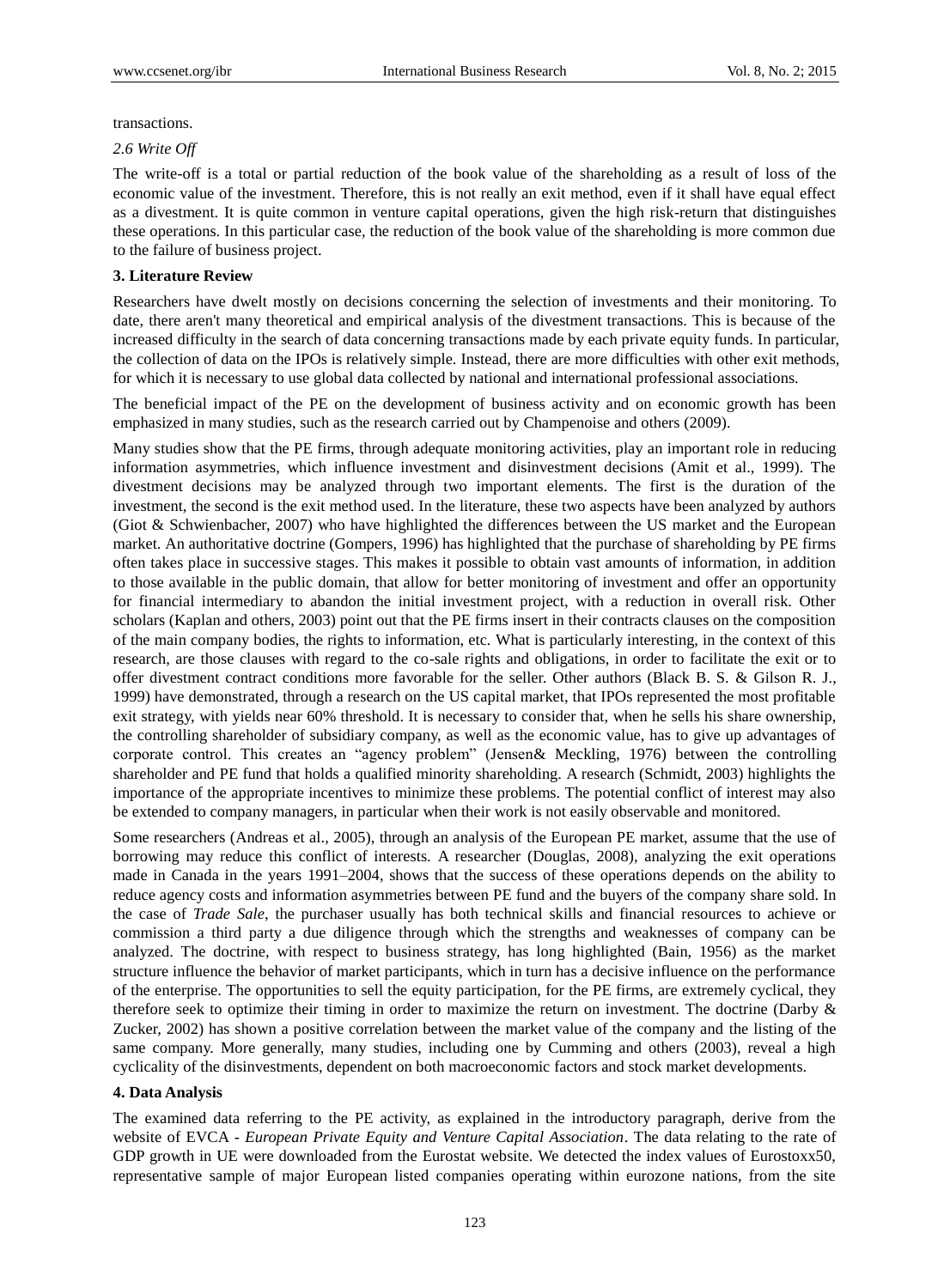"yahoo finance".

| Table 1. Divestment by private equity and venture capital (thousands of Euro) |  |  |  |  |
|-------------------------------------------------------------------------------|--|--|--|--|
|                                                                               |  |  |  |  |

|                                 | 2007      | 2008    | 2009      | 2010      | 2011      | 2012      | 2013          |
|---------------------------------|-----------|---------|-----------|-----------|-----------|-----------|---------------|
| Divestment                      | 3 217 812 | 2419004 | 2 132 876 | 2 080 861 | 2 366 100 | 1 851 258 | 2 2 3 1 2 2 0 |
| GDP growt %                     | 3.2       | 0.36    | $-4.53$   | 2.04      | 1.64      | $-0.36$   | 0.08          |
| Eurostoxx 50                    | 4 4 0 0   | 2448    | 2965      | 2 7 9 3   | 2 3 1 7   | 2636      | 3 1 0 9       |
| Divestment by trade sale %      | 31.5      | 38.9    | 32.9      | 41.3      | 47.8      | 36.2      | 53.5          |
| Divestment by public offering % | 20.7      | 7.1     | 15.4      | 13.2      | 13.9      | 4.8       | 13.5          |
| Divestment by write-off %       | 12.3      | 11.9    | 19.1      | 15.7      | 13.7      | 27.1      | 15.2          |
| Repayment of principal loans %  | 7.4       | 8.6     | 1.8       | 1.2       | 1.6       | 2.1       | 2.3           |
| Sale to management %            | 3.8       | 9.8     | 4.7       | 6.4       | 4.3       | 4.7       | 5.8           |

Source: Our elaboration from database of the EVCA.

## Table 2. Correlation analysis

|                              | GDP growt % | Eurostoxx 50 |
|------------------------------|-------------|--------------|
| Divestment                   | 0.54        | 0.77         |
| Trade sale                   | 0.18        | $-0.41$      |
| <b>IPO</b>                   | 0.22        | 0.74         |
| Write off                    | $-0.47$     | $-0.24$      |
| Repayment of principal loans | 0.32        | 0.38         |
| Sale to management           | $-0.02$     | $-0.43$      |

Source: our elaboration.

The analysis of data shows a moderate positive correlation  $(+0.54)$  between the divestments made during the period considered and the GDP growth rate of European Union. In 2007, the year in which the amount of divestments has the highest value, the Europe GDP growth stood at 3.2%, the highest value in the period 2007–2013. Their value has declined drastically in the course of the years 2008–2010, in conjunction with the slowdown in economic growth in UE. They showed an uneven trend for the subsequent three years. In the writer's opinion, a probable explanation for this could be due to the fact that economic and financial performance of the enterprises is better during the years of economic growth. In addition, a favorable economic environment and economic growth expectations generate a positive sentiment on future prospects for economic development and profitability of participating interests. For the reasons stated above, these institutional investors are able to achieve in this context substantial capital gains from the sale of their participations and, therefore, they are encouraged to make more disposals. Among other things, the high prices required to concluding such transactions, increase the total amount of this operations. These considerations are of a more general nature and may on no account be associated to individual PE firm. Therefore, our own first research hypothesis is confirmed by data analysis, at least partially.





As regards the second hypothesis, the analysis shows that there is a strong positive correlation  $(+0.77)$  between the amount of disposals made during the period considered and the development of the Eurostoxx50 index. The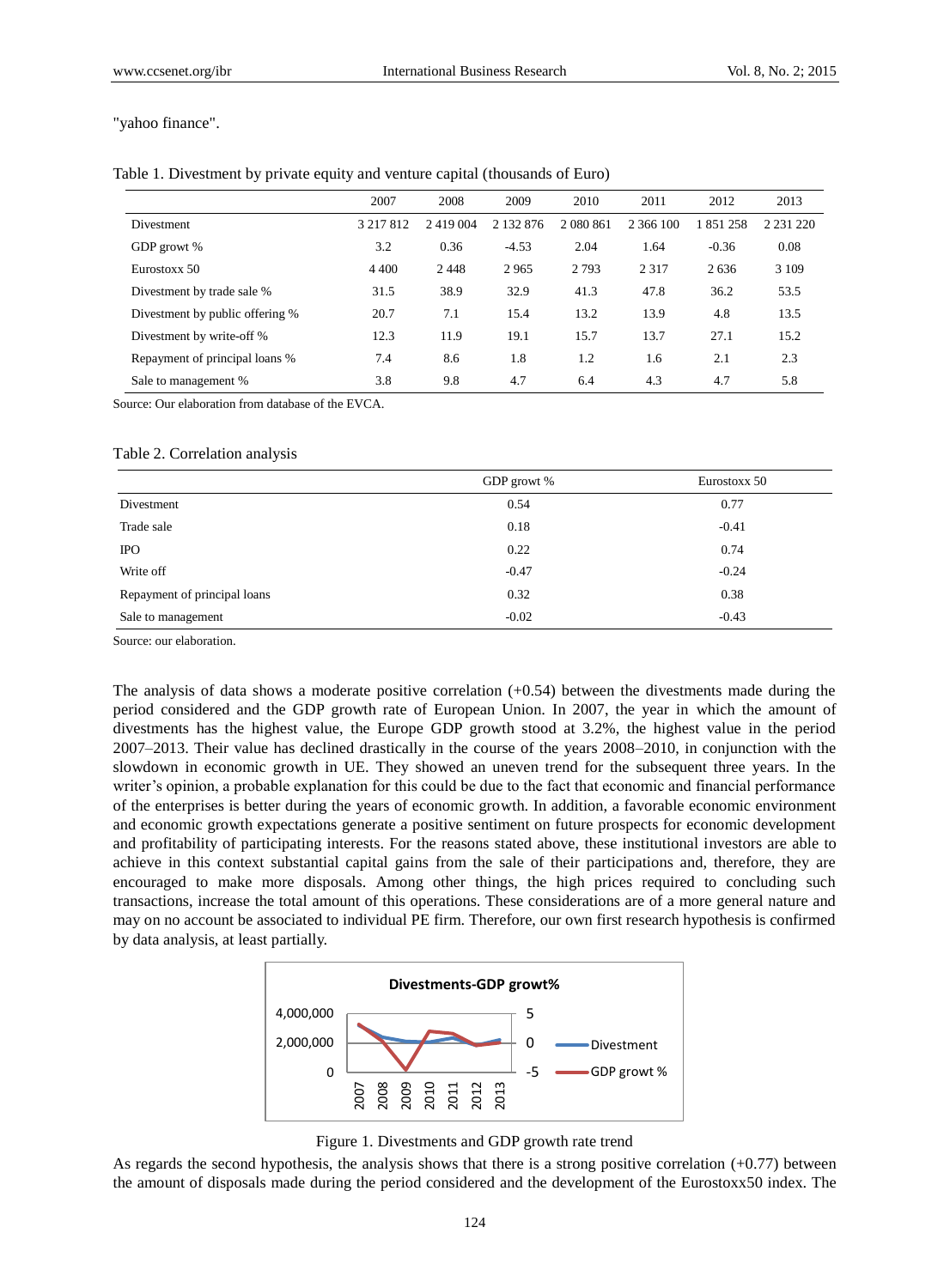positive trend in stock markets is determined by enhanced economic performance of the enterprises, both current and prospective, and by a positive sentiment among investors. This involves that the shareholdings are evaluated on the basis of higher valuation ratios such as, for example, price-earning, price-cash flows, price-book value. This also applies to non-listed companies through the comparable companies approach.



Figure 2. Divestments and Eurostoxx50 trend

The correlation between the GDP growth rate and the main exit methods is analyzed below. The analysis of data shows a positive correlation between the GDP growth rate and the Trade Sale (+0.18). In view of the scarce significance of this level of correlation, we cannot express opinions. There is also a low level of positive correlation  $(+0.22)$  with the IPOs. In this case too it is a not very significant value. It should however be stressed that in 2007, year of highest economic growth compared to those examined, there is the highest percentage of exit made with this method (20.7% of the total amount of disposals made in the year). This is nevertheless a research hypothesis that is only partly confirmed. In fact, it is not always confirmed in the other years considered.



Figure 3. Eurostoxx50 and IPO trend

The correlation between the Write-off and the GDP growth rate is negative (-0.47). The explanation for this phenomenon comes from the fact that the number of investee companies by PE firms, whose economic value is cancelled or declines considerably, tends to decrease during periods of economic growth. On the contrary, the number of companies, that suffer significant decreases in their market values, increase during downturns or in phases of weak economic growth. In these cases, PE firms will be forced to reduce or cancel the value of these holdings in the portfolio.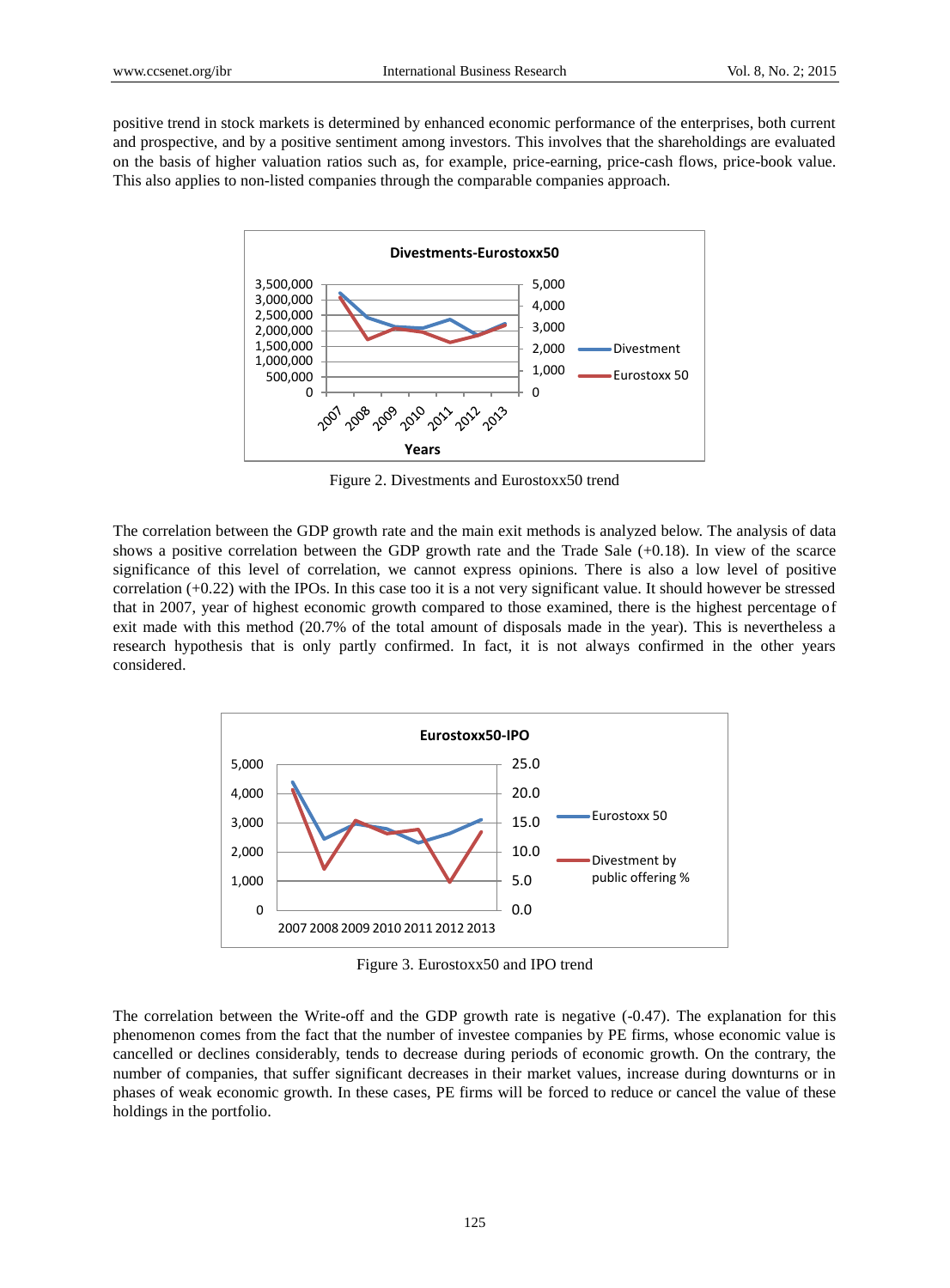

Figure 4. GDP growth rate and write off trend

There is a moderate positive correlation (+0.32) between the GDP growth rate and the repurchase of the interest by the original control group. This is probably due to the fact that the reference shareholder, encouraged by a positive economic trend, has a greater incentive to repurchase the shareholding held by an financial investor. The level of correlation between the rate of economic growth and the purchase of shareholding by the management of the company is virtually nil (-0.02).

The correlation between the Trade Sale and the Eurostoxx50 index is negative (-0.41). A possible explanation for this could be that entrepreneurs operating in the same sector might be reluctant to purchase the equity investment at higher prices. Indeed, these individuals have more knowledge about the growth and profitability potential of the sector in question. In addition, they are in the best position to evaluate the strengths and weaknesses of the company and, therefore, have greater technical competence to determine the true economic value of the company. Consequently, PE firm has to make other types of exit.

There is a strong positive correlation between the IPOs and the Eurostoxx50 index. During periods characterized by an increase in market indices, it's more profitable for the financial investor placing securities with retail investors, in order to allow the listing on stock market. This phenomenon may be due to excess of investor optimism, which can be explained through behavioral finance theory.

The analysis of data shows a negative correlation between the Write off and the development of the Eurostoxx50 index (-0.24). However, this value is not very meaningful and therefore it doesn't allow to formulate relevant hypothesis.

In addition, the research has highlighted that there is a positive correlation (+0.38) between the development of the Eurostoxx50 index and the divestment implemented through the repurchase of the interest by the original control group. This can be explained by the circumstance that the increase in the index, which reflects also the higher results expected future, determines the decision by the control group to repurchase the shareholding. It should be pointed out here that this operation could also have advantages for the control group itself, taking into account that often the parameters for determining the price are defined in the sales contract from the beginning of the transaction.

Finally, the correlation between the Eurostoxx50 index and the purchase of shares by the management is negative (-0.43). Despite an increase in the index could determine the will of the management to purchase the shareholding, it is must be emphasized that such an operation would entail a substantial capital investment. Therefore, including through the use of leverage, management could think that the investment is not realizable.

## **5. Conclusion**

The venture capital and private equity divestment processes represent an extremely delicate phase, which requires particular attention because the outcome of the transaction determine the realization of capital gains. The most important aspects for the definition of a exit strategy are the individuation of the best time to divest and the identification of the most appropriate exit method. Naturally, the actual realization of the strategy is affected by the performance of the investee company and its sector of activity, as well as the financial markets.

The main goal of this research is to show whether the amount of divestment and the exit strategies are influenced by the development of the EU GDP growth rate and the performance of equity markets of European Union Member States.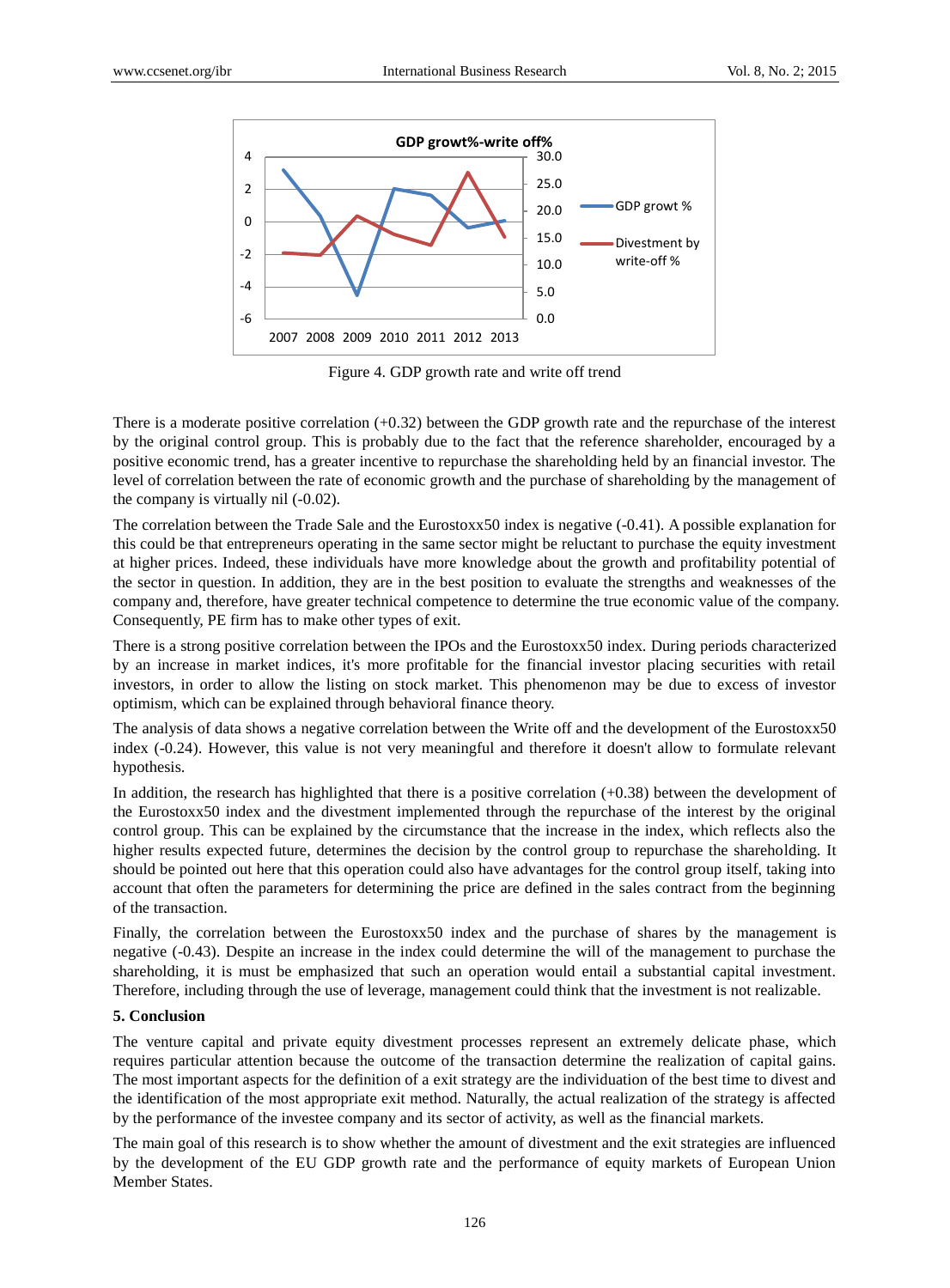The analysis carried out has demonstrated a moderate positive correlation between divestments realized in the period considered and the GDP growth rate of European Union, as well as between the amount of disposals made during the period analyzed and the development of the Eurostoxx50 index. This can be explained by the circumstance that greater economic growth generates a positive sentiment regarding the future prospects for development and profitability of the investee companies, such as to allow higher capital gains from the sale of the held participations.

With regard to the relation between the various exit methods and the development of the GDP growth rate of European Union, as well as the performance of equity markets of European Union Member States, research has shown that there is a strong positive correlation between the IPOs and the Eurostoxx50 index. This phenomenon could be explained by an excess of investor optimism about future prospects for economic growth and profitability of the undertakings concerned.

A final consideration concerns the different sign of the correlation coefficient relating to the relationship between the development of the Eurostoxx50 index and the repurchase by the original control group, on the one hand, and the purchase of shareholding by the management of the company, on the other hand. In fact, the correlation between the index and the repurchase by the original control group is positive, while it is negative in the case of repurchase by the management. A possible explanation for this could be that the management, in order to obtain a controlling interest, should support a capital investment which is excessive compared to the true economic value of the company.

## **References**

- Amit, R., Brander, J., & Zott, C. (1999). Why do venture capital firms exit? Theory and Canadian evidence. *Journal of Business Venturing, 13,* 441–466. http://dx.doi.org/10.1016/S0883-9026(97)00061-X
- Andres, C., Betzer, A., & Hooman, M. (2005). *Going private via LBO-Shareholders gains in the European markets*. Retrieved from http://www.ssrn.com
- Bain, J. (1956). Barriers to new competition, their character and consequences in manufacturing industries. *Harvard University Press,* 329.
- Bessler, W., & Kurth, A. (2005). Exit strategies of venture capitalists in hot issue markets: Evidence from the "Neuer Markt" in Germany. *Journal of Entrepreneurial Finance and Business Ventures*, *10*(1), 17–51.
- Black, B. S., & Gilson, R. J. (1999). Does venture capital require an active stock market? *Journal of Applied Corporate Finance, 11*(4) 36–48. http://dx.doi.org/10.1111/j.1745-6622.1999.tb00512.x
- Champenois, C., Engel, D., & Heneric, O. (2009). The birth of german biotechnology industry: Did venture capital run the show? *Discussion Paper No. 04.*
- Cumming, D. (2008). Information asymmetries, agency costs and venture capital exit outcomes. *Venture Capital, An International Journal of Entrepreneurial Finance.* http://dx.doi.org/10.1080/13691060802151788
- Cumming, D., Fleming, G., & Schwienbacher, A. (2003). Liquidity of exit markets and venture capital finance. Mimeo, University of Amsterdam 22.
- Darby, M. R., & Zucker, L. G. (2002). Going public when you can in biotechnology. *National Bureau of economic research, working paper, No. 8954.* http://dx.doi.org/10.3386/w8954
- Giot, P., & Schwienbacher, A. (2007). IPOs, trade sales and liquidations: modelling venture capital exits using survival analysis. *Journal of Banking & Finance, 31,* 679–702. http://dx.doi.org/10.1016/j.jbankfin.2006.06.010
- Gompers, P. A. (1996). Grandstanding in the venture capital industry. *Journal of Financial Economics, 42*(1), 133–156. http://dx.doi.org/10.1016/0304-405X(96)00874-4
- Jensen, M. C., & Meckling, W. (1976). Theory of the firm: managerial behavior, agency costs and ownership structure. *Journal of Financial Economics, 3,* 305–360. http://dx.doi.org/10.1016/0304-405X(76)90026-X
- Kaplan, S., & Stromberg, P. (2003). Financial contracting theory meets the real world: An empirical analysis of venture capital contracts. *Forthcoming in the Review of Economic Studies*. http://dx.doi.org/10.1111/1467-937X.00245
- Lerner, J., Sorensen, M., & Stromberg, P. (2011). Private equity and long-run investment: The case of innovation. *The Journal of Finance, 66*(2), 445–477. http://dx.doi.org/10.1111/j.1540-6261.2010.01639.x
- Ozmel, U., Robinson, D. T., & Stuart, T. E. (2013). Strategic alliances, venture capital, and exit decisions in early